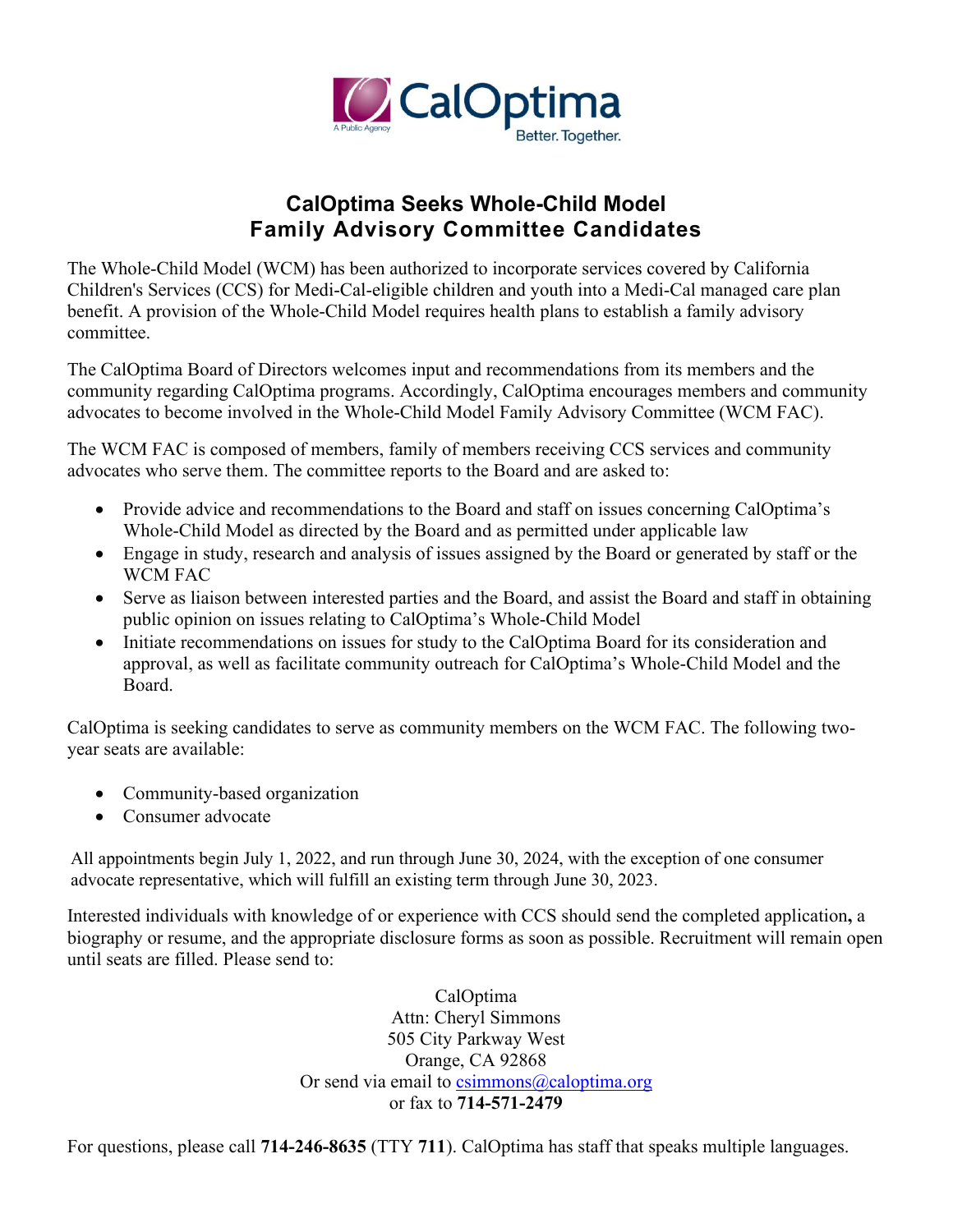

## **Whole-Child Model Family Advisory Committee (WCM FAC) Community Application Fiscal Year 2022**

**Instructions: Please answer all questions. You may handwrite or type your answers. Attach an additional page if needed. If you have any questions regarding the application, call 714-347-5785.** 

| Name:            | Work Phone:   |
|------------------|---------------|
| Address:         | Mobile Phone: |
| City, State ZIP: | Fax Number:   |
| Date:            | Email:        |

**I hereby submit my application for the following Whole-Child Model Family Advisory Committee (WCM FAC) Community Representative seat(s), and I understand that service on the WCM FAC is on a voluntary basis with no stipend:** 

☐ **Community-based organizations**

☐ **Consumer advocate (two seats)**

**All appointments are for a two-year period beginning July 1, 2022, and running through June 30, 2024, with the exception of one consumer advocate representative which will fulfill an existing term through June 30, 2023. These seats are subject to continued eligibility to hold a Community Representative seat.**

Current position and/or relation to a community-based organization or consumer advocate(s) (e.g., organization title, student, volunteer, etc.):

\_\_\_\_\_\_\_\_\_\_\_\_\_\_\_\_\_\_\_\_\_\_\_\_\_\_\_\_\_\_\_\_\_\_\_\_\_\_\_\_\_\_\_\_\_\_\_\_\_\_\_\_\_\_\_\_\_\_\_\_\_\_\_\_\_\_\_\_\_\_\_\_\_\_\_\_\_\_

\_\_\_\_\_\_\_\_\_\_\_\_\_\_\_\_\_\_\_\_\_\_\_\_\_\_\_\_\_\_\_\_\_\_\_\_\_\_\_\_\_\_\_\_\_\_\_\_\_\_\_\_\_\_\_\_\_\_\_\_\_\_\_\_\_\_\_\_\_\_\_\_\_\_\_\_\_\_ \_\_\_\_\_\_\_\_\_\_\_\_\_\_\_\_\_\_\_\_\_\_\_\_\_\_\_\_\_\_\_\_\_\_\_\_\_\_\_\_\_\_\_\_\_\_\_\_\_\_\_\_\_\_\_\_\_\_\_\_\_\_\_\_\_\_\_\_\_\_\_\_\_\_\_\_\_\_  $\_$  , and the set of the set of the set of the set of the set of the set of the set of the set of the set of the set of the set of the set of the set of the set of the set of the set of the set of the set of the set of th

1. Please provide a brief description of your direct or indirect experience working with the CalOptima population receiving California Children's Services (CCS) services and/or the constituency you wish to represent on the WCM FAC. Include any relevant community experience: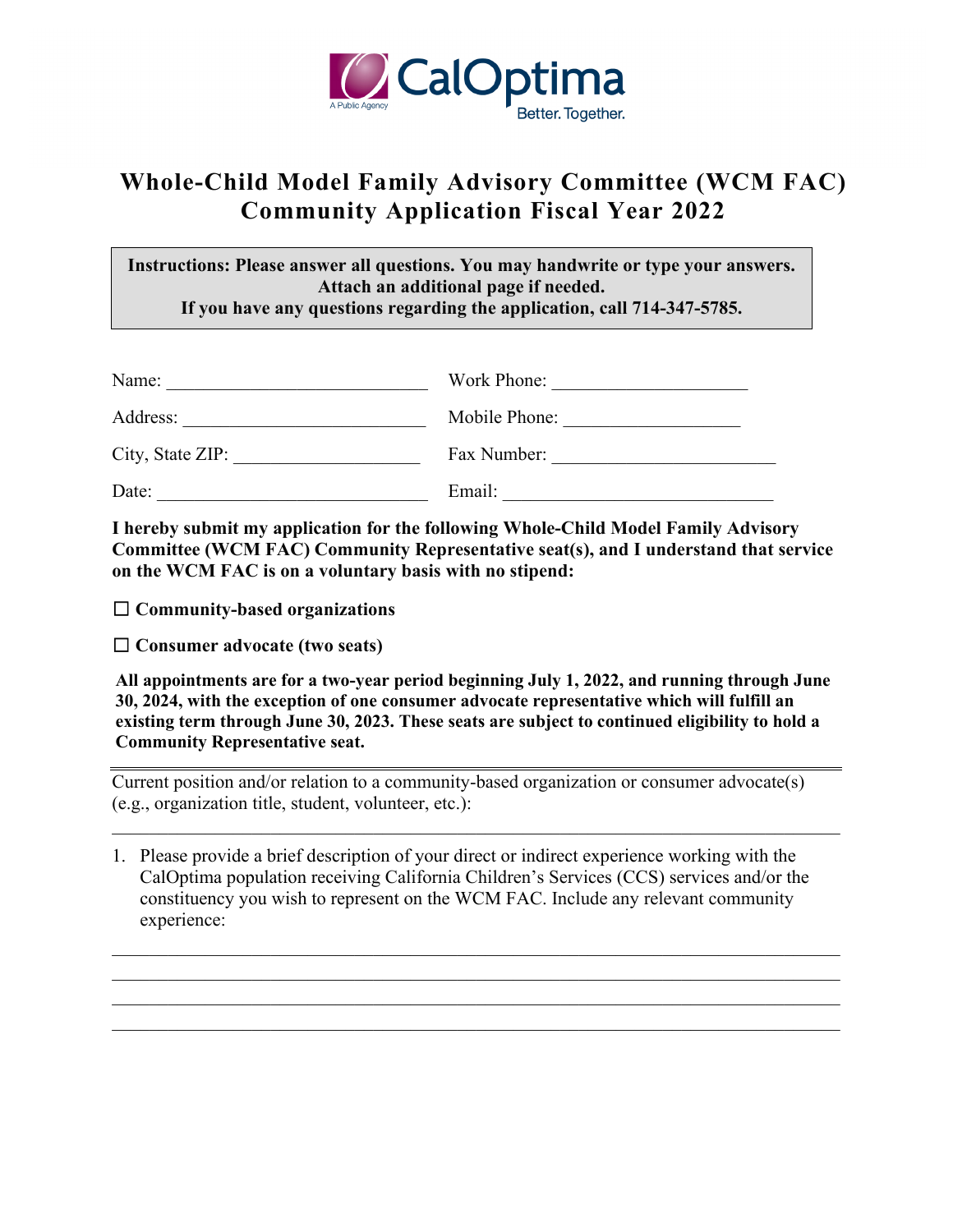2. What is your understanding of and familiarity with the diverse cultural and/or special needs of children receiving CCS services in Orange County and/or their families? Include any relevant experience working with such populations:

\_\_\_\_\_\_\_\_\_\_\_\_\_\_\_\_\_\_\_\_\_\_\_\_\_\_\_\_\_\_\_\_\_\_\_\_\_\_\_\_\_\_\_\_\_\_\_\_\_\_\_\_\_\_\_\_\_\_\_\_\_\_\_\_\_\_\_\_\_\_\_\_\_\_\_\_\_\_ \_\_\_\_\_\_\_\_\_\_\_\_\_\_\_\_\_\_\_\_\_\_\_\_\_\_\_\_\_\_\_\_\_\_\_\_\_\_\_\_\_\_\_\_\_\_\_\_\_\_\_\_\_\_\_\_\_\_\_\_\_\_\_\_\_\_\_\_\_\_\_\_\_\_\_\_\_\_

3. What is your understanding of and experience with California Children's Services, managed care systems and/or CalOptima?

\_\_\_\_\_\_\_\_\_\_\_\_\_\_\_\_\_\_\_\_\_\_\_\_\_\_\_\_\_\_\_\_\_\_\_\_\_\_\_\_\_\_\_\_\_\_\_\_\_\_\_\_\_\_\_\_\_\_\_\_\_\_\_\_\_\_\_\_\_\_\_\_\_\_\_\_\_\_ \_\_\_\_\_\_\_\_\_\_\_\_\_\_\_\_\_\_\_\_\_\_\_\_\_\_\_\_\_\_\_\_\_\_\_\_\_\_\_\_\_\_\_\_\_\_\_\_\_\_\_\_\_\_\_\_\_\_\_\_\_\_\_\_\_\_\_\_\_\_\_\_\_\_\_\_\_\_

\_\_\_\_\_\_\_\_\_\_\_\_\_\_\_\_\_\_\_\_\_\_\_\_\_\_\_\_\_\_\_\_\_\_\_\_\_\_\_\_\_\_\_\_\_\_\_\_\_\_\_\_\_\_\_\_\_\_\_\_\_\_\_\_\_\_\_\_\_\_\_\_\_\_\_\_\_\_ \_\_\_\_\_\_\_\_\_\_\_\_\_\_\_\_\_\_\_\_\_\_\_\_\_\_\_\_\_\_\_\_\_\_\_\_\_\_\_\_\_\_\_\_\_\_\_\_\_\_\_\_\_\_\_\_\_\_\_\_\_\_\_\_\_\_\_\_\_\_\_\_\_\_\_\_\_\_  $\_$  , and the contribution of the contribution of the contribution of the contribution of  $\mathcal{L}_\text{max}$ 

4. Please explain why you wish to serve on the WCM FAC:

5. Describe why you would be a qualified representative for service on the WCM FAC:

6. Please specify which of CalOptima's threshold languages you speak fluently:

\_\_\_\_\_\_\_\_\_\_\_\_\_\_\_\_\_\_\_\_\_\_\_\_\_\_\_\_\_\_\_\_\_\_\_\_\_\_\_\_\_\_\_\_\_\_\_\_\_\_\_\_\_\_\_\_\_\_\_\_\_\_\_\_\_\_\_\_\_\_\_\_\_\_\_\_\_\_ \_\_\_\_\_\_\_\_\_\_\_\_\_\_\_\_\_\_\_\_\_\_\_\_\_\_\_\_\_\_\_\_\_\_\_\_\_\_\_\_\_\_\_\_\_\_\_\_\_\_\_\_\_\_\_\_\_\_\_\_\_\_\_\_\_\_\_\_\_\_\_\_\_\_\_\_\_\_  $\_$  , and the set of the set of the set of the set of the set of the set of the set of the set of the set of the set of the set of the set of the set of the set of the set of the set of the set of the set of the set of th

- 7. If selected, are you able to commit to attending bi-monthly WCM FAC meetings, as well as serving on at least one subcommittee?  $\Box$  Yes  $\Box$  No
- 8. Do you agree that you will advocate on behalf of all CalOptima members and/or providers during your service on the WCM FAC?  $\Box$  Yes  $\Box$  No
- 9. If selected as a representative on WCM FAC, do you agree that you will complete the required compliance courses within the appointed time frame?  $\Box$  Yes  $\Box$  No

*All advisory committee representatives are appointed by the CalOptima Board of Directors and are subject to the CalOptima Code of Conduct.*